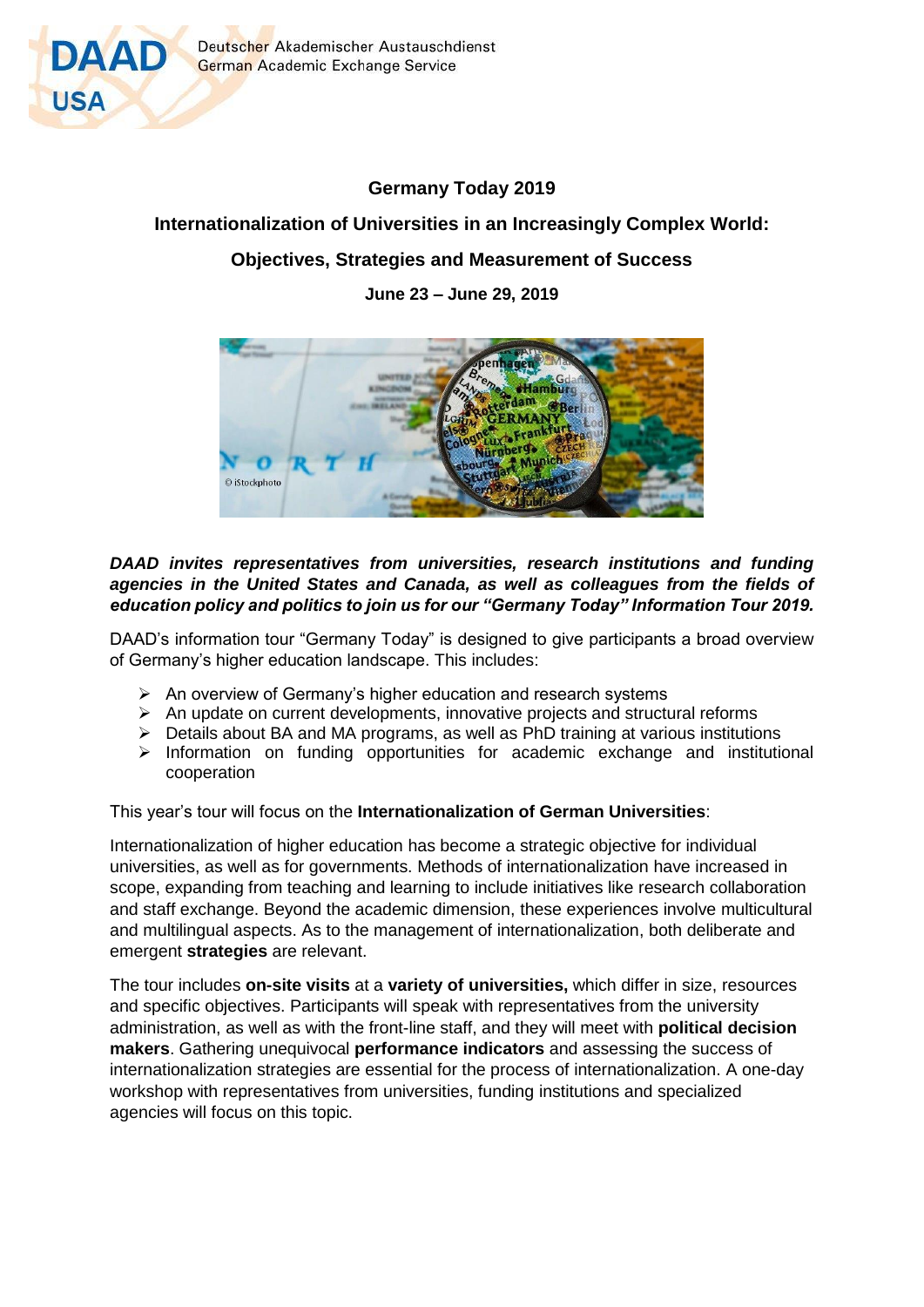

The group will visit the following institutions in Hamburg, Bremen, Göttingen, Gießen and Bonn:

#### **Hamburg**

1. *Government of the city-state Hamburg [\(www.hamburg.de/bwfg\)](http://www.hamburg.de/bwfg) -* Office of the Second Mayor and Minister for Science, Research, and Equalities: The political perspective on the internationalization of higher education in Hamburg and Germany.

Hamburg is Germany's second-largest city with nineteen universities and very strong international ties.

- 2. *Universität Hamburg* [\(www.uni-hamburg.de\)](http://www.uni-hamburg.de/): The largest institution for research and education in northern Germany, it focuses on holistic internationalization. Its strategy defines a number of overall objectives, including the establishment of a strategic partner network with internationally renowned higher education institutions.
- **3.** *Hamburg University of Technology* [\(www.tuhh.de\)](http://www.tuhh.de/): A technical university with a focus on interdisciplinary research, innovative teaching and learning, and entrepreneurship. As a founding member of the European Consortium of Innovative Universities and almost 20% foreign students it has a strong commitment to internationalization**.**

#### **Bremen**

4. *Bremen City University of Applied Sciences - HSB* [\(www.hs-bremen.de\)](http://www.hs-bremen.de/): A university of applied sciences focusing on practice-oriented teaching and research in business, engineering, and social sciences. Internationalization is HSB's outstanding profile element and an integral part of the students' education in all disciplines.

#### **Göttingen**

5. *Georg-August-Universität Göttingen* [\(www.uni-goettingen.de\)](http://www.uni-goettingen.de/): A research university with a focus in research-led teaching, a wide range of subjects particularly in the natural sciences and humanities and more than 875 cooperative agreements worldwide. The University is pressing ahead with the internationalization of all curricula.

#### **Gießen**

6. *Justus Liebig University Giessen* [\(www.uni-giessen.de\)](http://www.uni-giessen.de/): A differentiated comprehensive university with two Profile Zones: Cultural Studies and Life Sciences. Ten percent of the students are international, and more than 30 percent of postgraduates come from abroad. "Future through Internationalization" is a core message.

#### **Bonn**

7. *German Academic Exchange Service* [\(www.daad.de\)](http://www.daad.de/): The group will be informed about funding opportunities and the participants are invited to contribute their expertise to a workshop on the quantitative assessment of internationalization, together with representatives from universities and other agencies.

The program will be interactive: our hosts will provide valuable insights into their activities, and you will be asked to share your perspectives and expertise with them.

North American participants in this program are typically senior administrators at leading universities in the U.S. and Canada (such as vice presidents for international affairs or heads of international offices), policy makers in federal and state/provincial governments or associations and other experts in the higher education field.